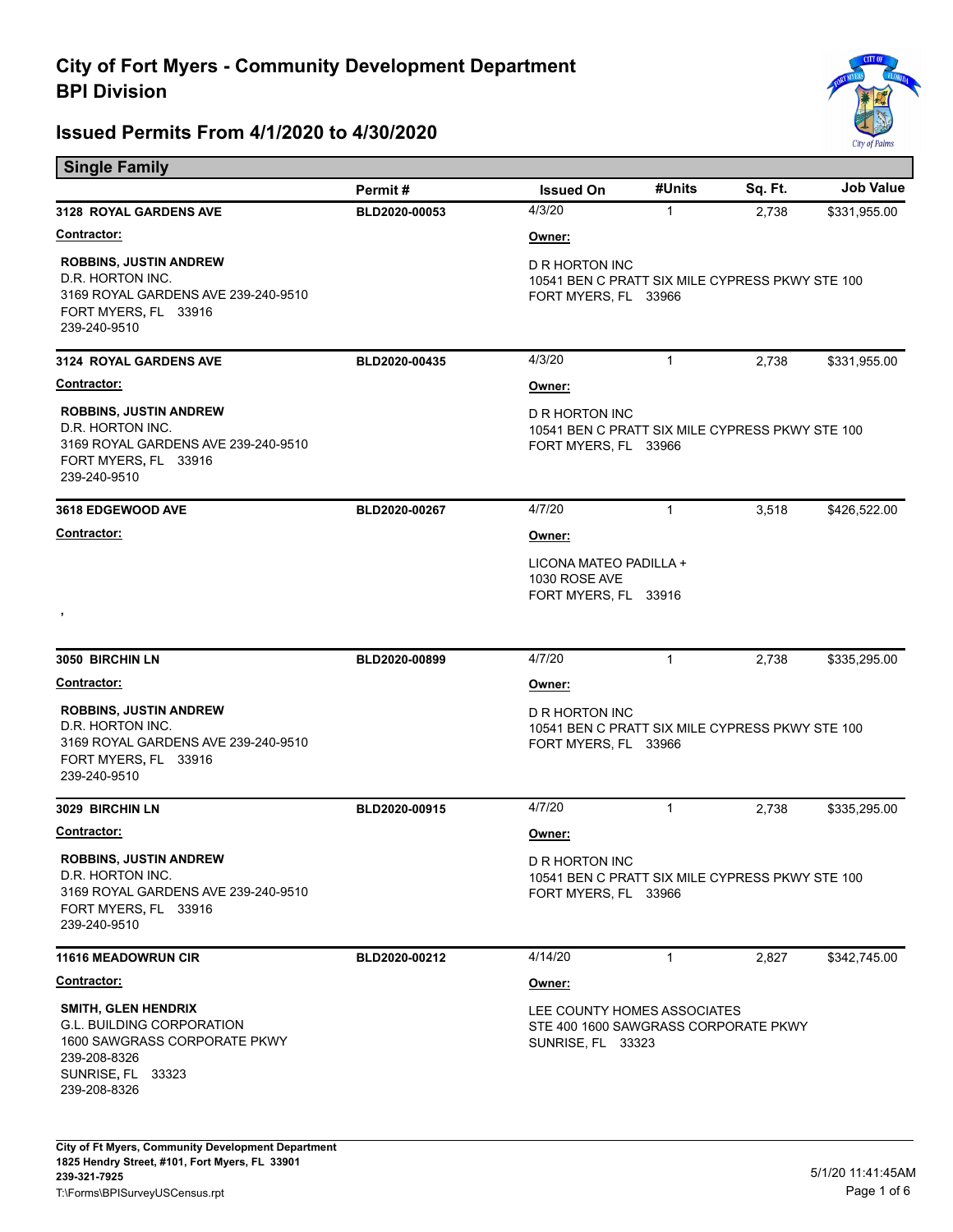

| <b>Single Family</b>                                                                                                                                |               |                                                                                      |              |         |                  |  |
|-----------------------------------------------------------------------------------------------------------------------------------------------------|---------------|--------------------------------------------------------------------------------------|--------------|---------|------------------|--|
|                                                                                                                                                     | Permit#       | <b>Issued On</b>                                                                     | #Units       | Sq. Ft. | <b>Job Value</b> |  |
| 11501 FOXBRIAR LN                                                                                                                                   | BLD2020-00389 | 4/14/20                                                                              | 1            | 2,936   | \$355,961.00     |  |
| <u>Contractor:</u>                                                                                                                                  |               | <u>Owner:</u>                                                                        |              |         |                  |  |
| <b>SMITH, GLEN HENDRIX</b><br><b>G.L. BUILDING CORPORATION</b><br>1600 SAWGRASS CORPORATE PKWY<br>239-208-8326<br>SUNRISE, FL 33323<br>239-208-8326 |               | LEE COUNTY HOMES<br>STE 400 1600 SAWGRASS CORPORATE PKWY<br>SUNRISE, FL 33323        |              |         |                  |  |
| 4129 SPOTTED EAGLE WAY                                                                                                                              | BLD2020-00961 | 4/17/20                                                                              | $\mathbf{1}$ | 2,876   | \$352,195.00     |  |
| <u>Contractor:</u>                                                                                                                                  |               | <u>Owner:</u>                                                                        |              |         |                  |  |
| <b>STEWART, JAMES KEITH</b><br><b>CENTEX HOMES</b><br>24311 WALDEN CENTER DR 239-495-4800<br>BONITA SPRINGS, FL 34134<br>239-495-4800               |               | PULTE HOME COMPANY LLC<br>24311 WALDEN CENTER DR STE 300<br>BONITA SPRINGS, FL 34134 |              |         |                  |  |
| <b>4121 SPOTTED EAGLE WAY</b>                                                                                                                       | BLD2020-01013 | 4/17/20                                                                              | $\mathbf{1}$ | 2,233   | \$273,453.00     |  |
| Contractor:                                                                                                                                         |               | <u>Owner:</u>                                                                        |              |         |                  |  |
| <b>STEWART, JAMES KEITH</b><br><b>CENTEX HOMES</b><br>24311 WALDEN CENTER DR 239-495-4800<br>BONITA SPRINGS, FL 34134<br>239-495-4800               |               | PULTE HOME COMPANY LLC<br>24311 WALDEN CENTER DR STE 300<br>BONITA SPRINGS, FL 34134 |              |         |                  |  |
| <b>11912 ARBOR TRACE DR</b>                                                                                                                         | BLD2020-00367 | 4/21/20                                                                              | $\mathbf{1}$ | 2,629   | \$318,740.00     |  |
| <b>Contractor:</b>                                                                                                                                  |               | <u>Owner:</u>                                                                        |              |         |                  |  |
| <b>MCMURRAY, DARIN LEE</b><br><b>LENNAR HOMES LLC</b><br>10481 BEN C PRATT/SIX MILE CYP<br>239-278-1177<br>FORT MYERS, FL 33966<br>239-278-1177     |               | <b>WCI COMMUNITIES LLC</b><br>10481 6 MILE CYPRESS PKWY<br>FORT MYERS, FL 33966      |              |         |                  |  |
| <b>11884 ARBOR TRACE DR</b>                                                                                                                         | BLD2020-00816 | 4/21/20                                                                              | $\mathbf{1}$ | 3,240   | \$396,770.00     |  |
| Contractor:                                                                                                                                         |               | <u>Owner:</u>                                                                        |              |         |                  |  |
| <b>MCMURRAY, DARIN LEE</b><br>LENNAR HOMES LLC<br>10481 BEN C PRATT/SIX MILE CYP<br>239-278-1177<br>FORT MYERS, FL 33966<br>239-278-1177            |               | <b>WCI COMMUNITIES LLC</b><br>10481 6 MILE CYPRESS PKWY<br>FORT MYERS, FL 33966      |              |         |                  |  |
| <b>11947 ARBOR TRACE DR</b>                                                                                                                         | BLD2020-00882 | 4/21/20                                                                              | 1            | 2,578   | \$315,702.00     |  |
| <b>Contractor:</b>                                                                                                                                  |               | Owner:                                                                               |              |         |                  |  |
| <b>MCMURRAY, DARIN LEE</b><br>LENNAR HOMES LLC<br>10481 BEN C PRATT/SIX MILE CYP<br>239-278-1177<br>FORT MYERS, FL 33966<br>239-278-1177            |               | <b>WCI COMMUNITIES LLC</b><br>10481 6 MILE CYPRESS PKWY<br>FORT MYERS, FL 33966      |              |         |                  |  |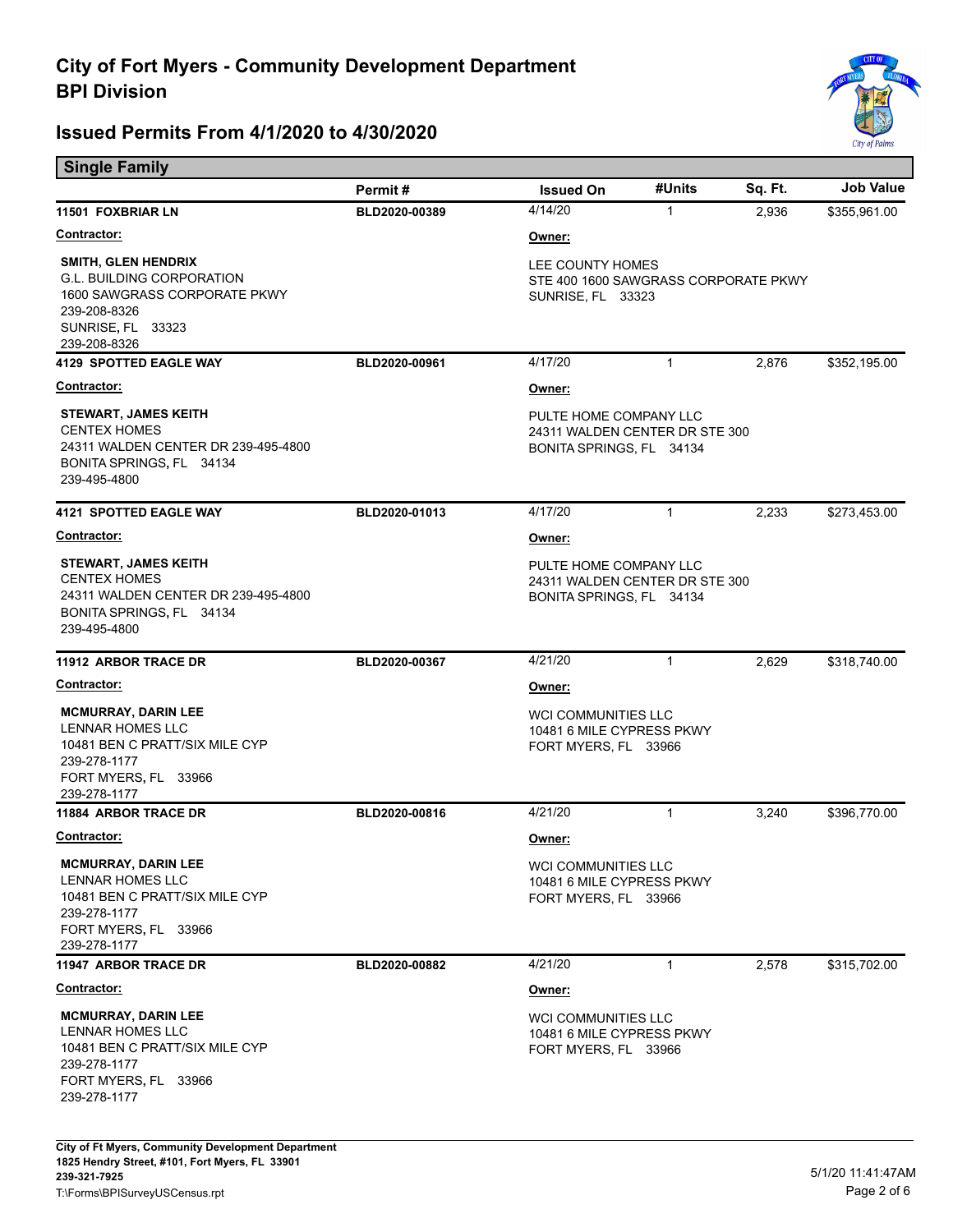

| <b>Single Family</b>                                                                                                                                |               |                                                                                          |              |         |                  |
|-----------------------------------------------------------------------------------------------------------------------------------------------------|---------------|------------------------------------------------------------------------------------------|--------------|---------|------------------|
|                                                                                                                                                     | Permit#       | <b>Issued On</b>                                                                         | #Units       | Sq. Ft. | <b>Job Value</b> |
| <b>11968 ARBOR TRACE DR</b>                                                                                                                         | BLD2020-00928 | 4/21/20                                                                                  | $\mathbf{1}$ | 2,629   | \$321,947.00     |
| <b>Contractor:</b>                                                                                                                                  |               | Owner:                                                                                   |              |         |                  |
| <b>MCMURRAY, DARIN LEE</b><br><b>LENNAR HOMES LLC</b><br>10481 BEN C PRATT/SIX MILE CYP<br>239-278-1177<br>FORT MYERS, FL 33966<br>239-278-1177     |               | <b>WCI COMMUNITIES LLC</b><br>10481 6 MILE CYPRESS PKWY<br>FORT MYERS, FL 33966          |              |         |                  |
| 11868 BOXELDER WAY                                                                                                                                  | BLD2019-03534 | 4/22/20                                                                                  | 1            | 3,296   | \$399,607.00     |
| Contractor:                                                                                                                                         |               | Owner:                                                                                   |              |         |                  |
| <b>MCMURRAY, DARIN LEE</b><br><b>LENNAR HOMES LLC</b><br>10481 BEN C PRATT/SIX MILE CYP<br>239-278-1177<br>FORT MYERS, FL 33966<br>239-278-1177     |               | <b>WCI COMMUNITIES LLC</b><br>10481 6 MILE CYPRESS PKWY<br>FORT MYERS, FL 33966          |              |         |                  |
| <b>4351 BLUEGRASS DR</b>                                                                                                                            | BLD2020-00104 | 4/22/20                                                                                  | $\mathbf{1}$ | 2,578   | \$312,557.00     |
| <b>Contractor:</b>                                                                                                                                  |               | Owner:                                                                                   |              |         |                  |
| <b>MCMURRAY, DARIN LEE</b><br>LENNAR HOMES LLC<br>10481 BEN C PRATT/SIX MILE CYP<br>239-278-1177<br>FORT MYERS, FL 33966<br>239-278-1177            |               | CALATLANTIC GROUP INC<br>10481 BEN C PRATT SIX MILE CYPRESS PKWY<br>FORT MYERS, FL 33966 |              |         |                  |
| <b>11630 RIVERSTONE LN</b>                                                                                                                          | BLD2020-00279 | 4/22/20                                                                                  | 1            | 2,936   | \$355,961.00     |
| <u>Contractor:</u>                                                                                                                                  |               | Owner:                                                                                   |              |         |                  |
| <b>SMITH, GLEN HENDRIX</b><br><b>G.L. BUILDING CORPORATION</b><br>1600 SAWGRASS CORPORATE PKWY<br>239-208-8326<br>SUNRISE, FL 33323<br>239-208-8326 |               | LEE COUNTY HOMES<br>STE 400 1600 SAWGRASS CORPORATE PKWY<br>SUNRISE, FL 33323            |              |         |                  |
| <b>4369 BLUEGRASS DR</b>                                                                                                                            | BLD2020-00385 | 4/22/20                                                                                  | $\mathbf{1}$ | 2,924   | \$354,506.00     |
| <b>Contractor:</b>                                                                                                                                  |               | Owner:                                                                                   |              |         |                  |
| <b>MCMURRAY, DARIN LEE</b><br>LENNAR HOMES LLC<br>10481 BEN C PRATT/SIX MILE CYP<br>239-278-1177<br>FORT MYERS, FL 33966<br>239-278-1177            |               | CALATLANTIC GROUP INC<br>10481 BEN C PRATT SIX MILE CYPRESS PKWY<br>FORT MYERS, FL 33966 |              |         |                  |
| 4331 TEABERRY LN                                                                                                                                    | BLD2020-00927 | 4/22/20                                                                                  | $\mathbf{1}$ | 2,629   | \$321,947.00     |
| <u>Contractor:</u>                                                                                                                                  |               | Owner:                                                                                   |              |         |                  |
| <b>MCMURRAY, DARIN LEE</b><br><b>LENNAR HOMES LLC</b><br>10481 BEN C PRATT/SIX MILE CYP<br>239-278-1177<br>FORT MYERS, FL 33966<br>239-278-1177     |               | CALATLANTIC GROUP INC<br>10481 BEN C PRATT SIX MILE CYPRESS PKWY<br>FORT MYERS, FL 33966 |              |         |                  |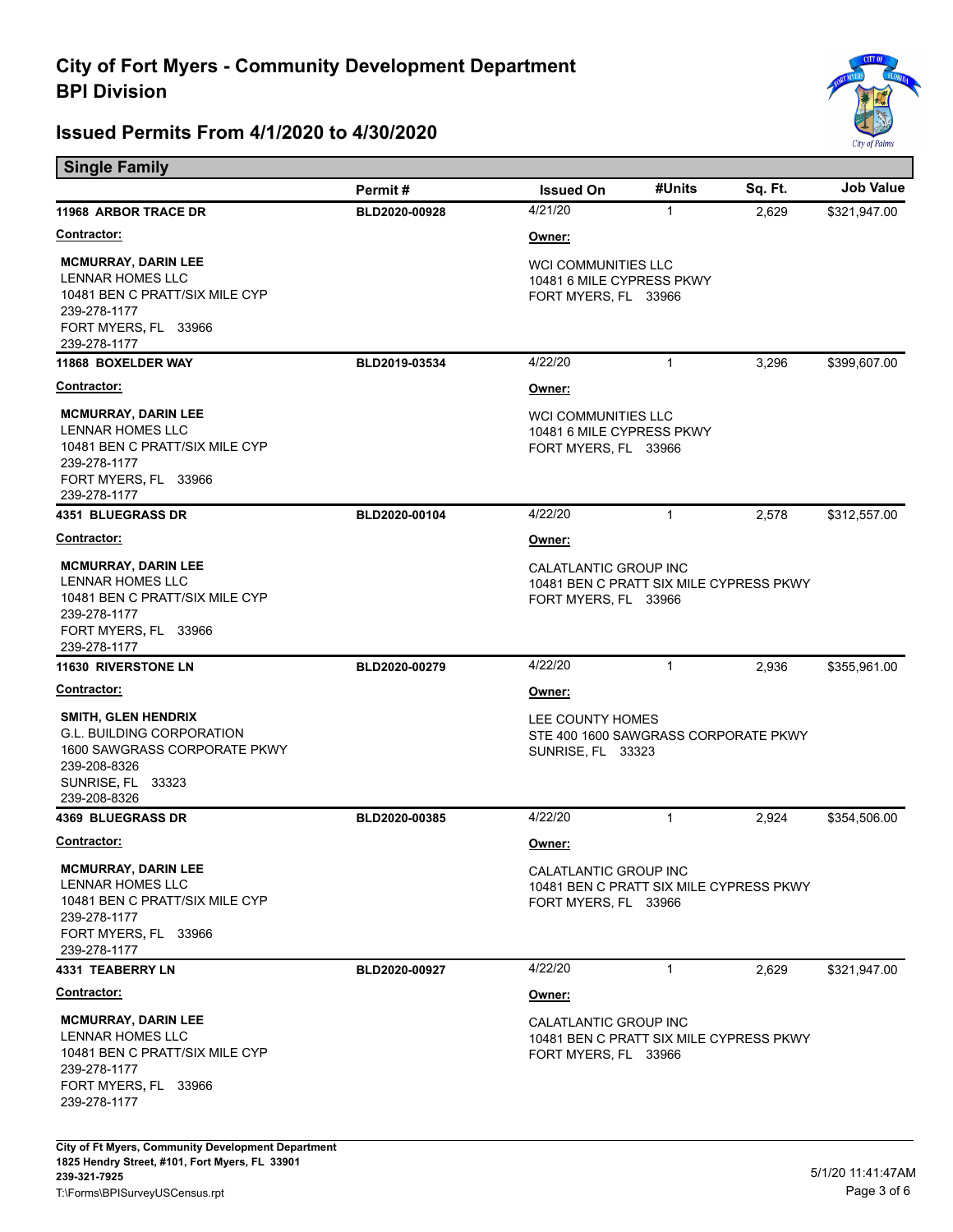

| <b>Single Family</b>                                                                                                                         |               |                                                                                      |                               |         |              |  |
|----------------------------------------------------------------------------------------------------------------------------------------------|---------------|--------------------------------------------------------------------------------------|-------------------------------|---------|--------------|--|
|                                                                                                                                              | Permit#       | <b>Issued On</b>                                                                     | #Units                        | Sq. Ft. | Job Value    |  |
| <b>11881 HICKORY ESTATE CIR</b>                                                                                                              | BLD2020-00959 | 4/22/20                                                                              | $\mathbf{1}$                  | 4,255   | \$521,067.00 |  |
| <b>Contractor:</b>                                                                                                                           |               | Owner:                                                                               |                               |         |              |  |
| <b>MCMURRAY, DARIN LEE</b><br>LENNAR HOMES LLC<br>10481 BEN C PRATT/SIX MILE CYP<br>239-278-1177<br>FORT MYERS, FL 33966<br>239-278-1177     |               | <b>WCI COMMUNITIES LLC</b><br>10481 6 MILE CYPRESS PKWY<br>FORT MYERS, FL 33966      |                               |         |              |  |
| <b>1844 DELAWARE AVE</b>                                                                                                                     | BLD2020-01019 | 4/24/20                                                                              | $\mathbf{1}$                  | 1,952   | \$239,042.00 |  |
| Contractor:                                                                                                                                  |               | Owner:                                                                               |                               |         |              |  |
| <b>TOBLER, JOHN LEE</b><br>TOBLER CONSTRUCTION INC<br>3071 DR MARTIN LUTHER KING JR<br>239-337-1320<br>FORT MYERS, FL 33916<br>239-337-1320  |               | <b>BARNES JOYCE</b><br>1844 DELAWARE AVE<br>FORT MYERS, FL 33916                     |                               |         |              |  |
| <b>1766 STARNES AVE</b>                                                                                                                      | BLD2020-01022 | 4/24/20                                                                              | $\mathbf{1}$                  | 1,948   | \$238,552.00 |  |
| <b>Contractor:</b>                                                                                                                           |               | Owner:                                                                               |                               |         |              |  |
| <b>TOBLER, JOHN LEE</b><br>TOBLER CONSTRUCTION INC<br>3071 DR MARTIN LUTHER KING JR<br>239-337-1320<br>FORT MYERS, FL 33916                  |               | <b>CITY OF FORT MYERS</b><br>PO BOX 2217<br>FORT MYERS, FL 33902                     |                               |         |              |  |
| 239-337-1320<br><b>1767 STARNES AVE</b>                                                                                                      | BLD2020-01024 | 4/24/20                                                                              | $\mathbf{1}$                  | 1,948   | \$238,552.00 |  |
| <b>Contractor:</b>                                                                                                                           |               | Owner:                                                                               |                               |         |              |  |
| <b>TOBLER, JOHN LEE</b><br>TOBLER CONSTRUCTION INC<br>3071 DR MARTIN LUTHER KING JR<br>239-337-1320<br>FORT MYERS, FL 33916<br>239-337-1320  |               | TOBLER CONSTRUCTION INC<br>FORT MYERS, FL 33916                                      | 3071 DR MARTIN L KING JR BLVD |         |              |  |
| <b>4020 CHEROKEE AVE</b>                                                                                                                     | BLD2020-00111 | 4/28/20                                                                              | $\mathbf{1}$                  | 1,887   | \$228,780.00 |  |
| Contractor:                                                                                                                                  |               | Owner:                                                                               |                               |         |              |  |
| <b>VELLUCCI, MICHAEL JOSEPH</b><br>CONTRACTOR PLUS INC<br>4949 TAMIAMI TRAIL N (239) 771-3788<br>NAPLES, FL 34103<br>(239) 771-3788          |               | <b>VELLUCCI MICHAEL JOSEPH</b><br>10327 CAROLINA WILLOW DR<br>FORT MYERS, FL 33913   |                               |         |              |  |
| 10052 SPICEBUSH LN                                                                                                                           | BLD2020-00423 | 4/29/20                                                                              | 1                             | 4,473   | \$542,307.00 |  |
| <b>Contractor:</b>                                                                                                                           |               | Owner:                                                                               |                               |         |              |  |
| <b>SMITH, GLEN HENDRIX</b><br>G.L. BUILDING CORPORATION<br>1600 SAWGRASS CORPORATE PKWY<br>239-208-8326<br>SUNRISE, FL 33323<br>239-208-8326 |               | LEE COUNTY HOMES<br>STE 400 1600 SAWGRASS CORPORATE PKWY<br><b>SUNRISE, FL 33323</b> |                               |         |              |  |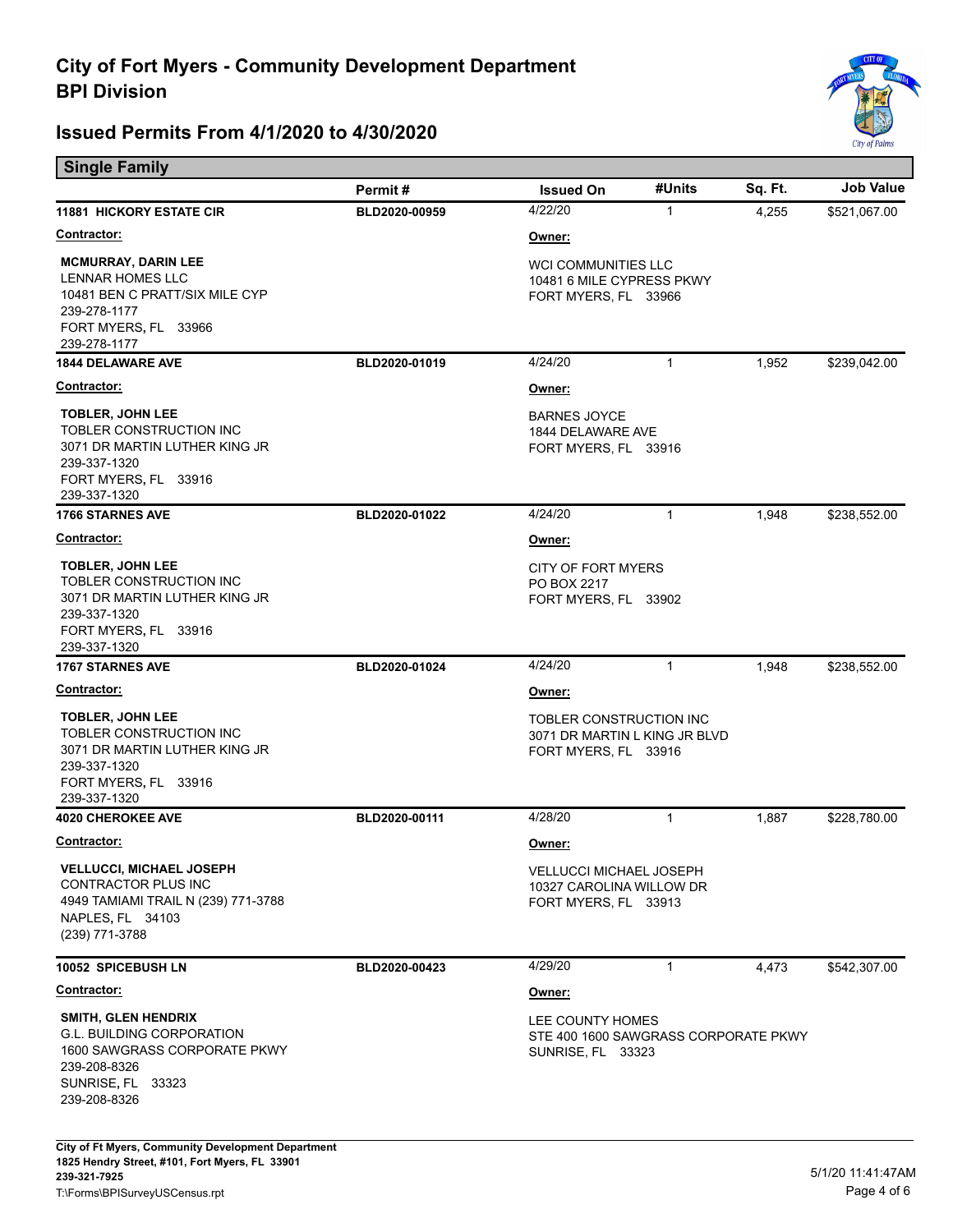

#### **Single Family**

|                                                                                                                                                     | Permit#       | <b>Issued On</b>                                                                     | #Units | Sa. Ft. | <b>Job Value</b> |
|-----------------------------------------------------------------------------------------------------------------------------------------------------|---------------|--------------------------------------------------------------------------------------|--------|---------|------------------|
| 10050 WINDY POINTE CT                                                                                                                               | BLD2020-00964 | 4/29/20                                                                              |        | 2.936   | \$359,543.00     |
| Contractor:                                                                                                                                         |               | Owner:                                                                               |        |         |                  |
| <b>SMITH, GLEN HENDRIX</b><br><b>G.L. BUILDING CORPORATION</b><br>1600 SAWGRASS CORPORATE PKWY<br>239-208-8326<br>SUNRISE, FL 33323<br>239-208-8326 |               | LEE COUNTY HOMES<br>STE 400 1600 SAWGRASS CORPORATE PKWY<br><b>SUNRISE, FL 33323</b> |        |         |                  |